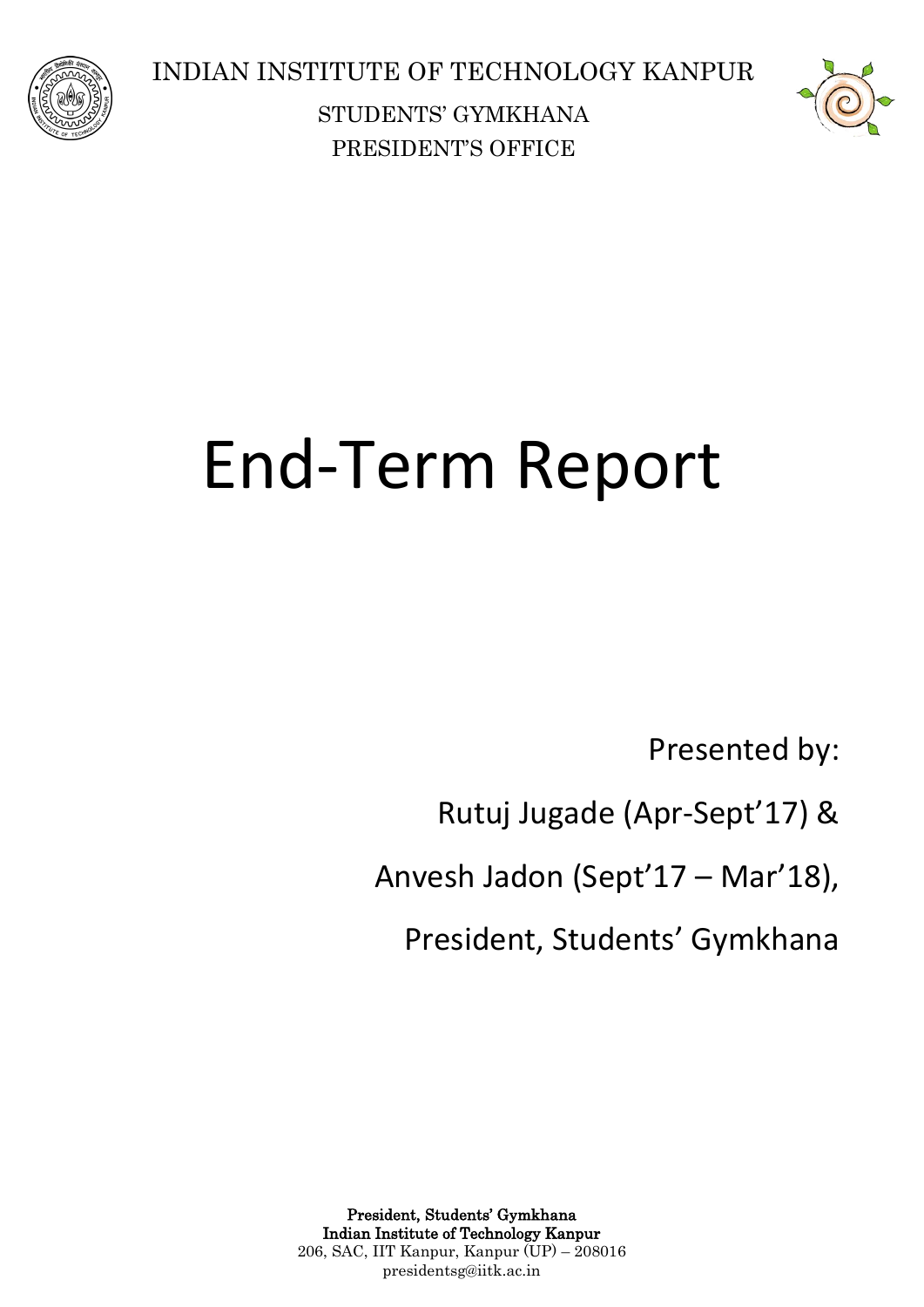



## **Institute Standing Committees**

#### 1) **Institute Advisory Committee**

- a. **Core Courses** The course IDC 603 by Prof. B Dasgupta has been floated as a PG core course. The Institute shall also purchase grammar checking software.
- b. **P K Kelkar Library** To tackle the issue of nearly 18,000 missing books from the library, steps such as RFID tagging of books, uncreased CCTV and manual security have been suggested.
- c. **Issue of dogs** The IAC approved the discussions that took place in the open house on this issue. The following recommendations were finalized:
	- i. There will be some earmarked dog feeding zones in the campus and no one should feed them at other places in the campus, else they must take full ownership of the dog.
	- ii. The identified feeding zones are (i) Oxidation Tank area (ii) Old gas godown (near railway track)
	- iii. The caretaker(s) of all enclosed areas would be authorized to call security to remove any dog which they might feel poses a danger to people in the area.
	- iv. A separate line has been setup for this at animalcomplaints  $\omega$ iitk.ac.in
- d. **Road Traffic** Steps were taken to divert the traffic coming from Nankari towards the road in front of Academic Area Gate 3. Commercial vehicles are no longer allowed to use that road, and personal vehicles that continue to do so require to get a pass. The new road through Gate 2 is being used as the diversion route.
- e. **Invigilation during exams** Non-teaching staff are to be used for invigilation during exams if the instructor requests it. This is aimed at curbing the increased malpractices in the examinations, which has become difficult to track given the increased student-faculty ratio.
- f. **Institute Rankings** A detailed analysis of the NIRF rankings was presented on 14th April 2017 to the IAC. The process of data collection for the Institute's rankings have been shifted to the DD's office in light of the poor response from various administrative units last year. Comprehensive statistics on placements and tracking of alumni will be emphasized from this year.
- g. **Waste Disposal** The burning of garbage behind the campus has been stopped with the support of the DD. A private entity "MUSKAN" has offered to setup a recycling facility in the campus and specifications are being drawn for the same.
- h. **PG centres from IDPs** In the meeting on 16<sup>th</sup> August 2017, 4 IDPs (EEM, MSP, PSEP & Design) were converted to "*PG Centres*" to enable them to hire their own faculty, be eligible for Govt. funding in research projects and enjoy independent status like a Department, operating mainly at the PG level. The proposal is yet to be finalized in the Senate.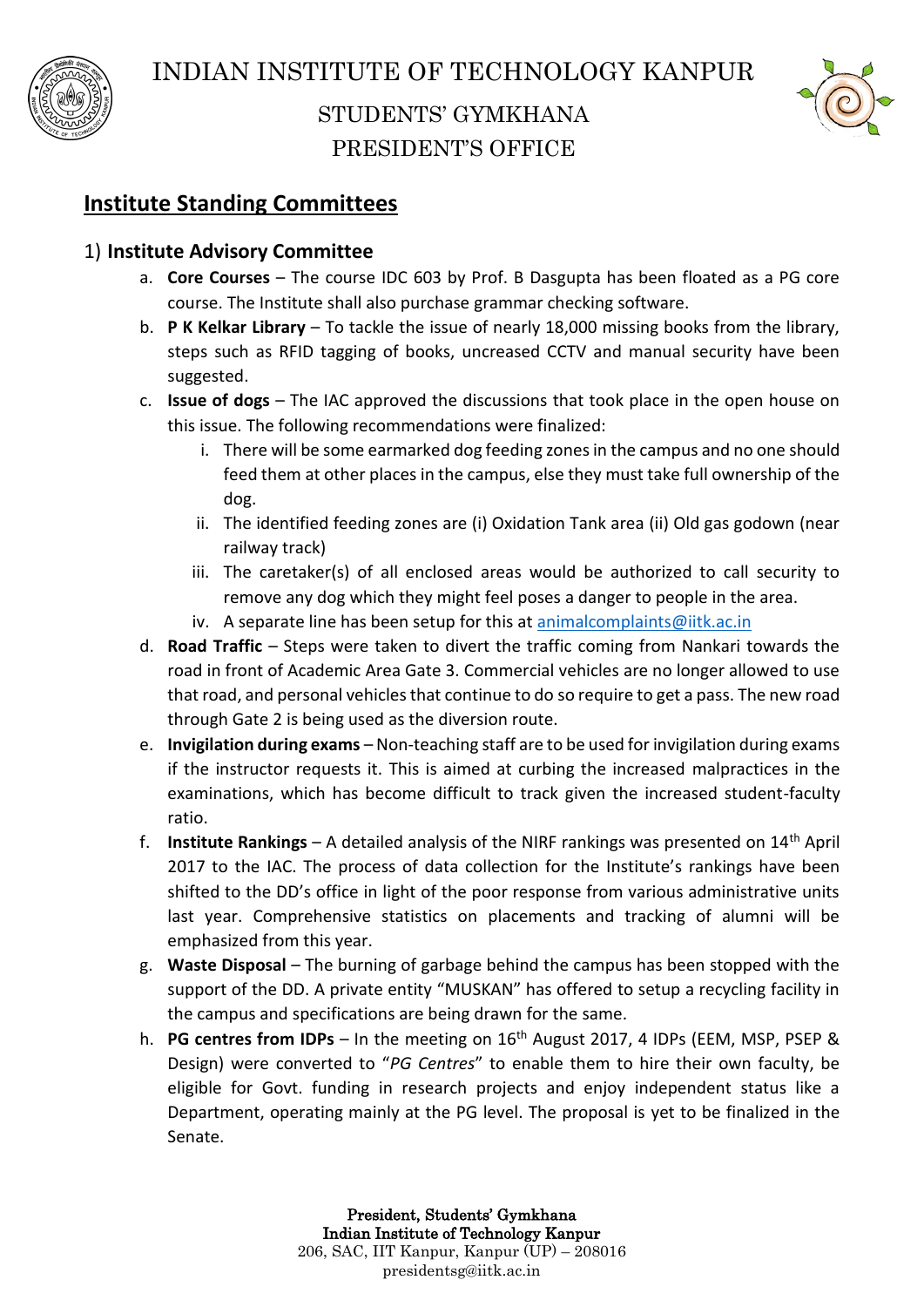



- i. **Exit policy for unsuccessful students** It was proposed that a policy be setup for students who are unable to complete their program to avail a certification (like a Diploma/Credit Certificate). A subcommittee was formed to look into this proposal.
- j. **VH contract** There has been no official update in the IAC on this. However, through informal means it has been found that around 12 workers have still not been accommodated anywhere by the institute. This needs to be taken up with the Director/IAC.
- k. **Security Issue** It was decided that the guards shall be re-briefed on their mandate and manner of interaction. A committee was set up by the (Academic) Senate (with SS nominees) separately to review the SOP. The report of this committee is awaited, and should be taken up at priority.

#### 2) **Health Centre Users' Committee**

*The President's nominee - Ms. Manjeer Majumdar & Mr. Pranshu Garg deserve special appreciation for the work they have put in in this field.*

- a. **Hall 10 dispensary** Due to rising costs and insufficient utilization of the facility, the dispensary was closed this year. Hall 13 has space for a dispensary, and given that first years may probably be in that Hall, the dispensary is being considered to be moved there.
- b. **New Health Insurance Policy** After the changes due to GFR, the new policy of insurance for all students was finalized. A tender was floated, all bids had been analyzed by a separate committee (comprising 4 students), and the process is expected to be completed this semester. The same has also been approved in principle by the IAC.
- c. **Weekly health camps** Weekly camps were organized by the HC to cater to the diverse and growing medical check-up needs of the campus community. Over 800 students have participated in this from the community. More diverse check-ups like ECG, Blood Sugar, urine etc were introduced, and reports are made available in just 7 days.
- d. **Protocol for psychiatric condition students** A protocol, highlighting a SOP in terms of the process and the relevant authorities to be kept in loop while dealing with cases of students with psychiatric conditions was discussed with the Counselling Service and certain city hospitals qualified for the same were identified.
- e. **First aid kit in all halls** The HC has ensured that first aid kits are made available in all Halls, especially as students may incur minor injuries while playing or during other informal activities in the Hall. HECs have been advised to keep this in the security room at the Hall gate to ensure their 24x7 availability.
- f. **Ambulance services** The tender for an ambulance with advanced life support on service for the campus has been floated (https://www.iitk.ac.in/new/data/tender/file/E2017- 201839.pdf). GPS systems will also be installed in the ambulances.
- g. **Website** The HC website has been updated to reflect the latest facilities and services available. [\(www.iitk.ac.in/hc\)](http://www.iitk.ac.in/hc). The details of services available and their schedules have been circulated to the students via mail also.
- h. **Others** Apollo Pharmacy has been introduced as the outsourced pharmacy.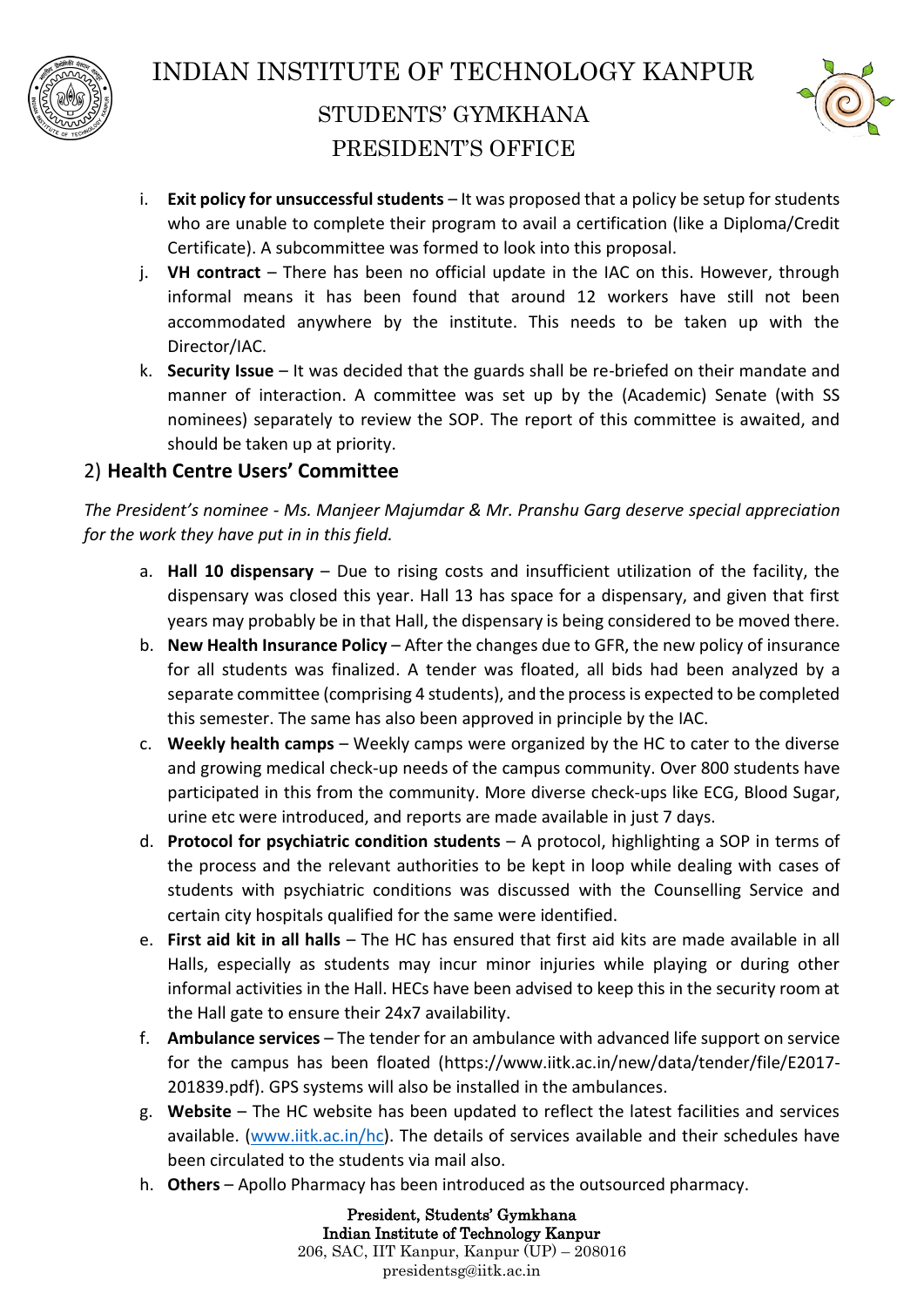



i. **National Polio Eradication Programme** – The drive was supported and carried out for the entire campus community by the Health Centre.

#### 3) **Security Advisory and Executive Committee**

- a. **Cameras** CCTV cameras have been installed at the entrances of all Halls with 24X7 monitoring from the control room.
- b. **Issue of dogs** The SIS staff has been trained to carry out the relocation of dogs upon a complaint. Some issues on the manner of their doing have been raised by members of the campus community though. A review of this process needs to be taken soon.
- c. **Lady Guards in Girls Hostels** The Lady SIS Guard(s) have been relocated to sit only outside the hostel (at the gate). The Warden of Hall 6 had accepted the change, however the HEC was not consulted. A review of this change is necessary.
- d. **Personnel Change** The previous Security Office of IITK, Mr. Sandeep Shivhare has been relieved of his duties. Mr. S K Gond is the (Acting) SO for the time being.
- e. **Hall issues** The SAEC decided that Security guards will not interfere at all in any matter inside the Hall without the explicit written permission/request of the Warden. This poses problems in case of emergency issues and needs to be relooked. I request the Senate to deliberate and suggest a policy to avoid the SAEC & Warden clashes while ensuring effective management of emergency.

#### 4) **CEMMC**

a. **New establishments:** 

#### i. **Food shops**:

- 1. The tender for a sandwich shop in OAT to replace Crown Burgers is to be floated this week. The menu of the same may be found at <https://goo.gl/DCD88c>
- 2. Construction of Chowpatty is to be completed by mid-April. The proposed menu can be found at<https://goo.gl/vNJExx>
- ii. **Other service shops:**
	- 1. Tender for new shops for electronics items' repair & a travel centre for bookings have been floated by the Estate Office.
	- 2. New shop for selling organic food and condiments has been approved and is soon to come up near the Old Shopping Centre.

#### b. **Existing establishments:**

#### i. **Food shops**:

- 1. The menu and prices of Urban Crave were updated. Several new weekend offers were also introduced in response to the campus community's feedback.
- 2. A price hike in CCD items was rejected by the committee.
- ii. **Barber shops** The committee approved a revision in the rates of the shops. New tenders were awarded accordingly.
- iii. **Canteens**:
	- 1. In Hall 1, a new tender was floated and the canteen is again operational.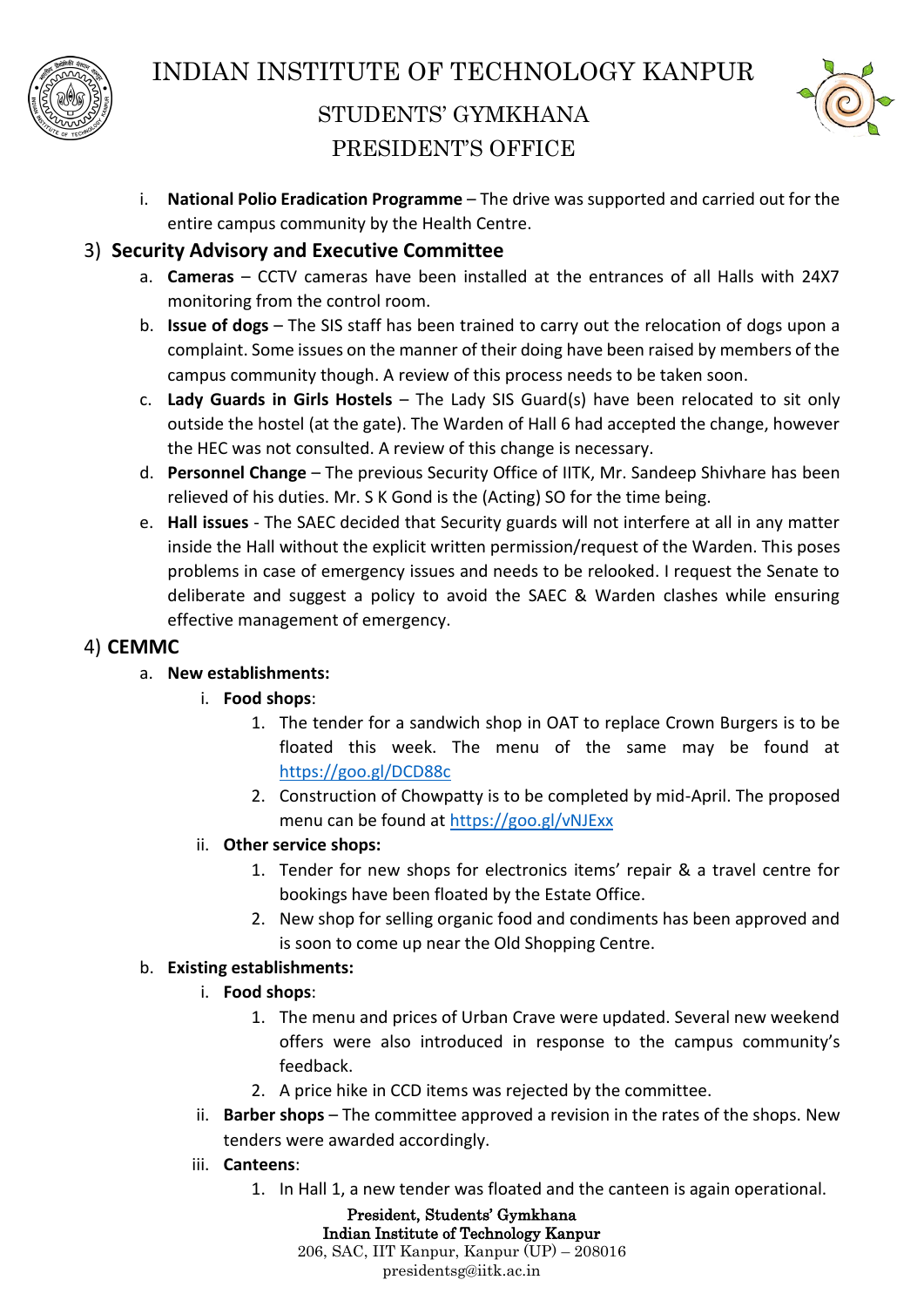



2. Feedback on DoAA canteen is to be taken up soon with the CEMMC.

### 5) **EAC**

- a. A detailed analysis was carried out in coordination with Prof. Abhas Singh for determining a radiation-safe solution to the low mobile network issues of some telecom carriers in the campus. The detailed report is to be discussed in the EAC, and new towers for better signal strength have been proposed outside the campus.
- b. In a common meeting of the Green Cell and EAC, a mess waste recycling system was discussed. The system is being implemented in Hall 11 on a trial basis, and if successful shall be extended to the rest of the Halls too. It was also agreed that tree plantation and green cover preservation be pursued, initially by identifying pristine zones among the campus.

#### 6) **SPC**

- a. KOAK Education Pvt. Ltd. has been finalized for conducting preparation activities on campus. The workshops have begun from this semester.
- b. The SPC was informed on the detailed placement statistics. IITK has the highest placement rate at 77% in phase-1 across all IITs. Post phase-2 the number is expected to cross 85%.
- c. Guidelines to improve the roles of DPCs were formulated a system of recommendation by the OPCs will be introduced from the next year to evaluate the actual work achieved and accordingly allow credit.
- d. Given recent events, it was proposed that the companies be informed of disciplinary actions on students. The idea was rejected by the committee, though not unanimously. Given the new SSAC manual, further guidelines on how to accommodate student with disciplinary action need to be formed.

#### 7) **Anti- Ragging Committee**

- a. The committee took note of the recent incident of ragging reported on campus.
- b. In light of the recent incident(s) reported on campus, the committee has recommended that a separate hostel be allocated to  $1<sup>st</sup>$  year UG students from the next year onwards. The Students' Gymkhana and CS have been asked to come up with mechanisms to maintain interaction.

#### 8) **HAAC**

- a. It was agreed that all UG freshers will be accommodated in a single hostel for one year.
- b. The arrangement will be relooked after a period of a year.
- c. CoSHA has been asked to come up with the exact policy for the same.

#### 9) **MWMC**

- a. The Committee had taken up the issue of the VH workers. The Chairman was directed to discuss the matter with the DD and ensure that:
	- i. As far as possible, the large-scale layoff of workers must be avoided to allow normal functioning of the VH
	- ii. Existing employees must be given fair chance to prove their competence, and the new contractor must be sensitized to the same.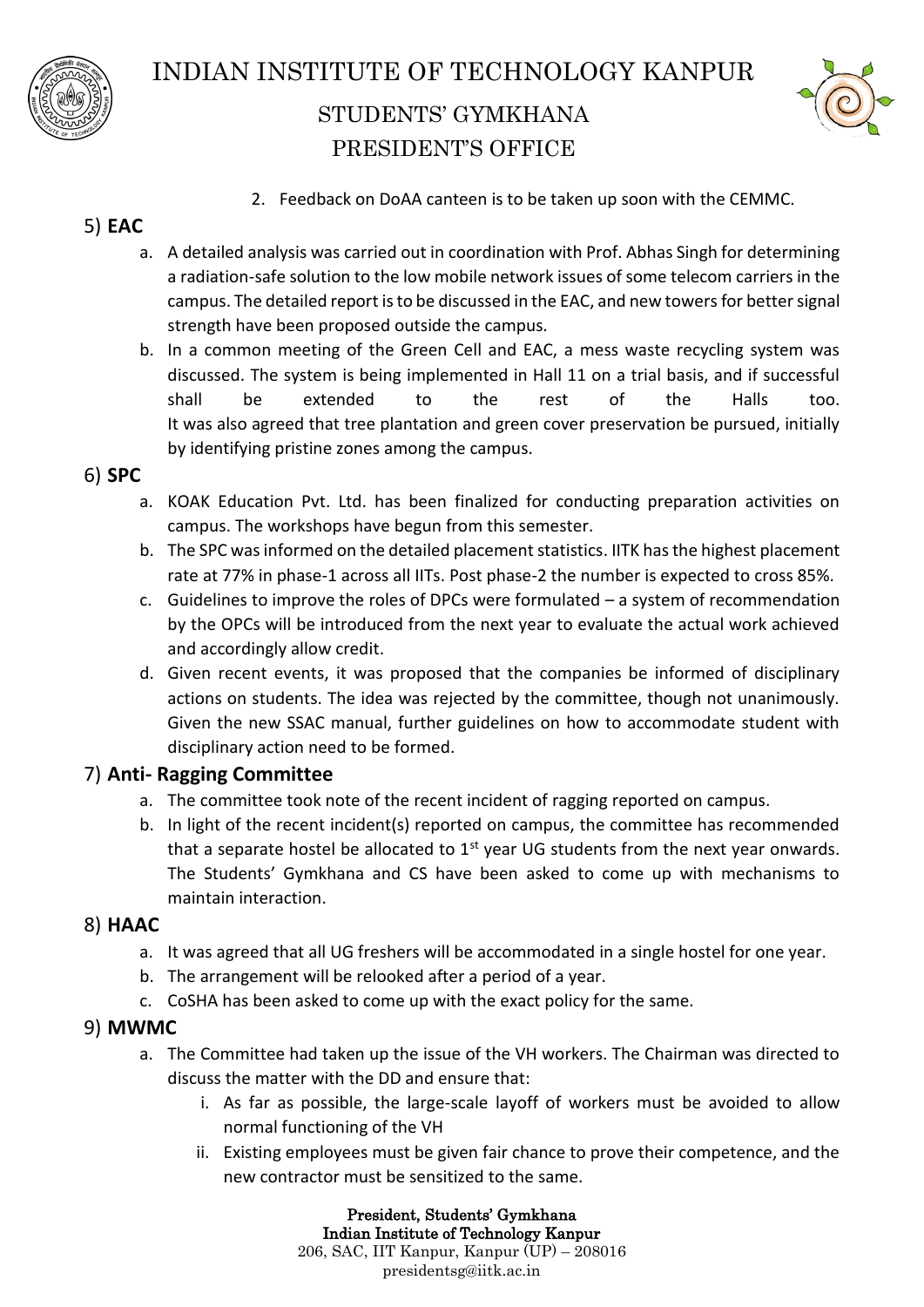



# 10) **Computer Centre Coordination Committee (CCCC)**

- a. The Annual budget of the CCCC was discussed. Certain software ourchases, as approved by the IAC will be taken up by the CCCC.
- b. The CC was kept open round the clock during examinations. NCL timings were also extended during this period.

## **Institute Ad-hoc Committees**

#### 1) **Deans' Selection processes**

- a. **DoSA** Prof. P Shunmugaraj was appointed as the new Dean, Students' Affairs from 1st July 2017.
- b. **DoIP** Prof. Y N Singh was appointed as the new Dean, Infrastructure and Planning from 1<sup>st</sup> October 2017.

#### 2) **Institute of Eminence**

- a. The original committee was reconstituted by the (Academic) Senate with the President as a member.
- b. The final proposal has been submitted to the Senate for discussion on the upcoming meeting.
- c. The evaluation committee has been constituted and the process is expected to be completed by April.

# **Students' Activity Centre**

#### **1) Infrastructure**

- a. **Book club extension** Space and funds have been allocated for an extension of the Book Club, to provide a mini-library of reference material. The construction work was delayed and hence the budget is unused as yet.
- b. **Additional storage space** An additional room for storage of clubs' old items for reuse, to reduce non-consumable item expenses has been created in the SAC. The same may be used by festivals also to store their stock items more durably.
- c. **Maintenance** The floor of the Dance club has been repaired through the Sustenance Fund (SSF).
- d. **Technical**
	- **a.** Additional routers have been placed in the food court, 1<sup>st</sup> floor etc. of the New SAC.
	- **b.** Budget has been allocated for renovation of the Senate Hall
	- **c.** Extra storage space created for SAC office items.
- **2) Processes**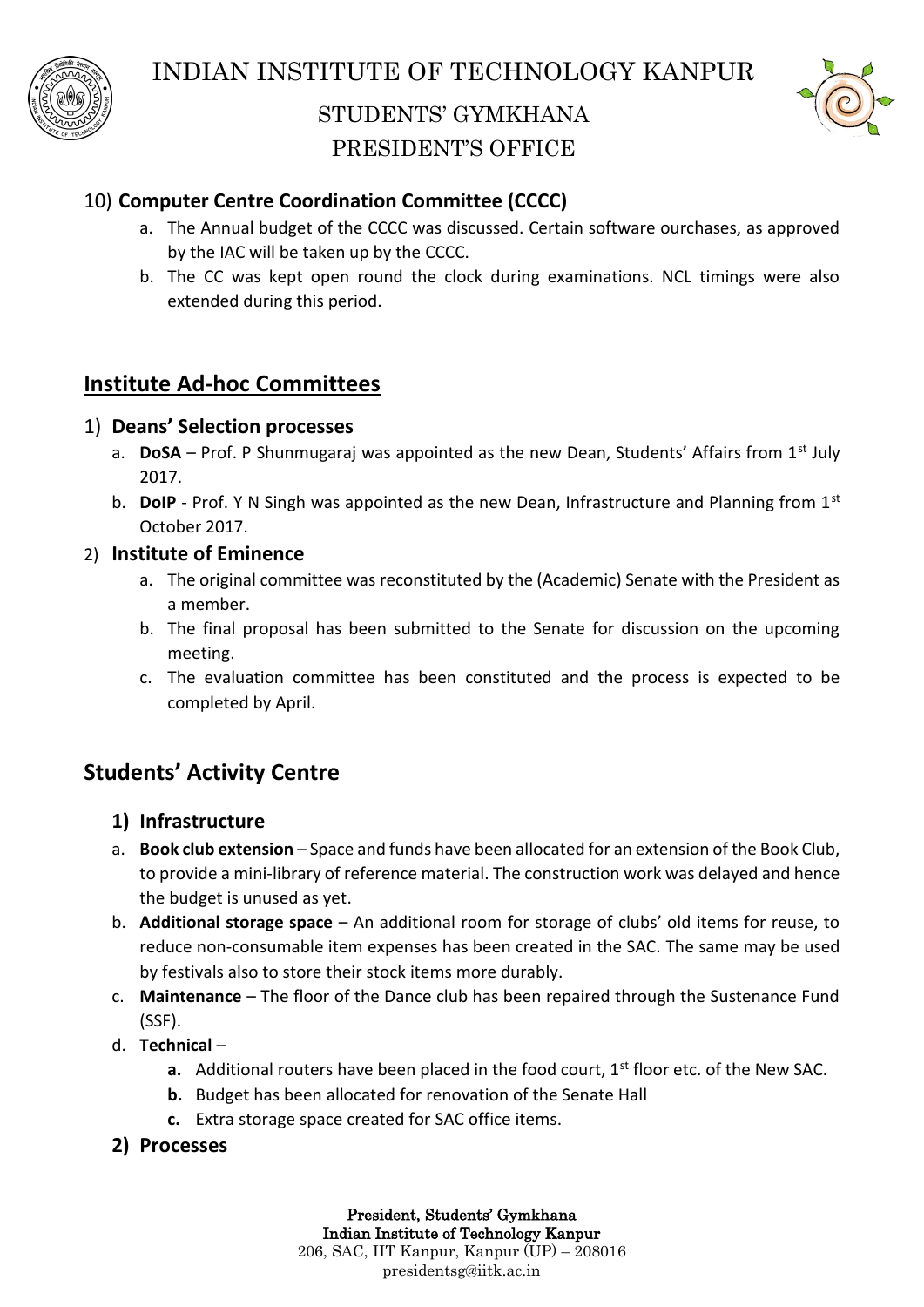



- a. **Guidelines** The guidelines for the users and workers at the New SAC have been developed and implemented.
- b. **Stock entry** The process of maintaining an online inventory is ongoing. The software is ready, and clubs are currently updating their items. The stock will be taken at the end of this semester and that will be carried forward.
	- i. **Issuing and purchase guidelines** have been formulated. Any new purchase by a Gymkhana body shall have to be registered with this stock as part of the bill clearing process. Items will be issues against the club coordinators in case of clubs (and similar authority for others). Students may individually issue the same against their own name also.
	- ii. Dues clearing shall also be moved online (not the case for SAC yet).

# **Campus Infrastructure and Services**

- 1) **Halls**
	- a. 2 blocks of Hall 13 are ready and being used at present for accommodation of students. Hall 13 is expected to be completed by mid-May and function independently (currently it is under Hall 12) from the next year.
	- b. Construction of GH2 is almost complete, and it is partially in use. Both gates of the hostel are to be opened soon with additional funds' approval for the SAEC.
	- c. Halogen lights in all Halls are to be replaced in a stage-wise replacement process. The process has begun in 2 Halls, but is moving very slowly. The work is way behind the targets as had been discussed in the meeting with DD on 8<sup>th</sup> March 2017. The IWD has agreed to estimate for 2 Halls, the cost of individual meter installation (rewiring, equipment – the whole cost).

#### 2) **Academic Area**

a. **Students' Lounge** – The Students' Lounge has been inaugurated and is in use. Guidelines were developed for the same, and a survey has been floated for feedback and review on the services at the Lounge. The report of the Senate sub-committee along with the Senate's recommendations needs to be taken up with the DoAA.

#### 3) **Cycle Pool**

- a. After a successful trial of Ola Pedal, a formal process has been made for such applications in future with the DoIP.<https://goo.gl/SHw1ak>
- b. 3 more companies ZoomCar, Greenolution, Let'sCycle have approached us with interest in conducting a trial run. A competitive model is planned in the campus for securing the best service for the residents.
- c. Rates and service quality standards have been kept strict. Periodic reviews through the Gymkhana will take place to decide extensions.

# **Hall Affairs**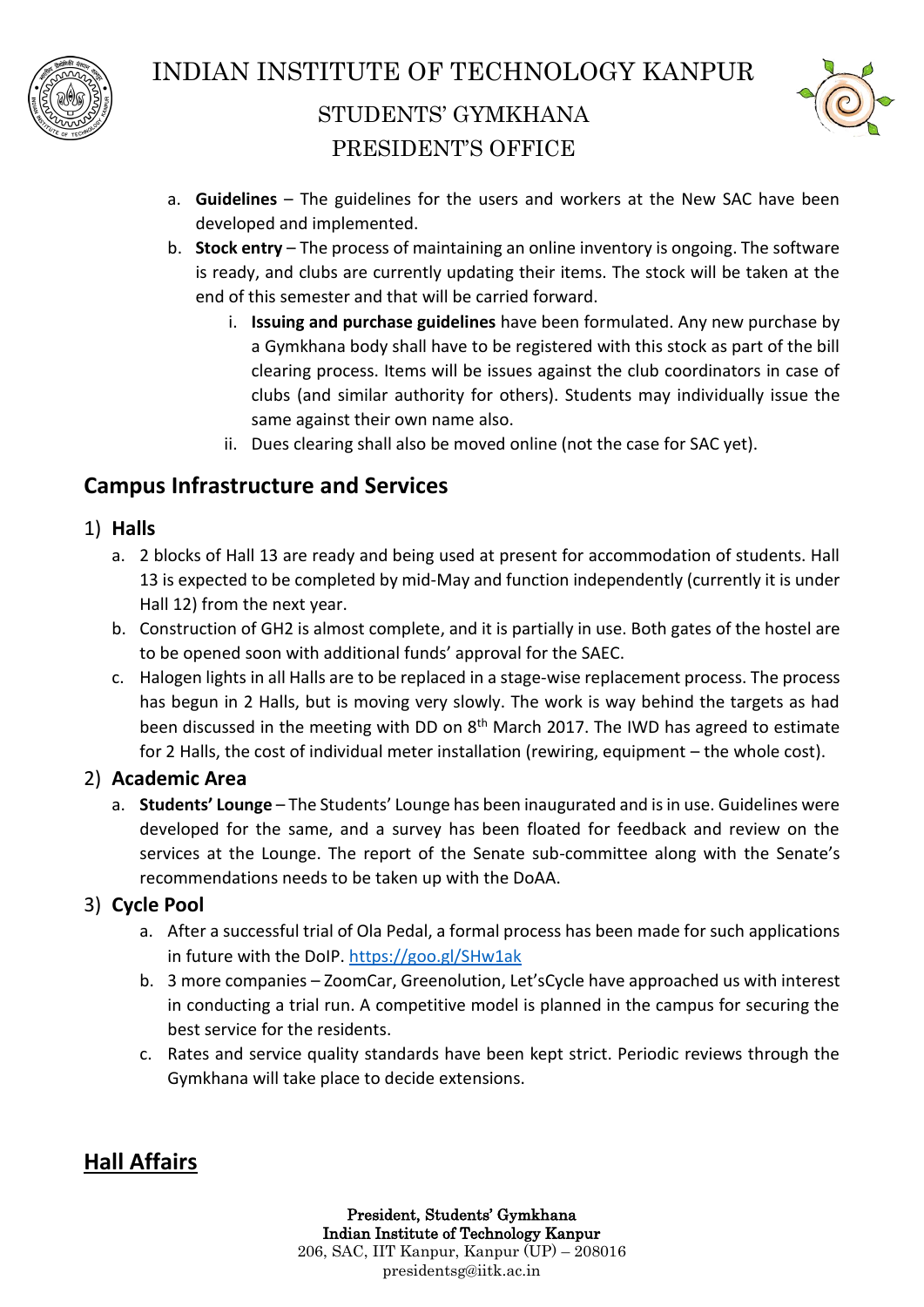



#### 1) **Hall Allocation Policy**

a. 1 block of GH2 being ready, the part of NRA-T under Hall 6 was shifted there. The entire GH2 is expected to be ready in the coming semester. Hall 13 was used partially.

#### 2) **Pool Allocation**

- a. Pool Allocation for General Championship 2017-18 involved changes in the pool Veeras, to which Hall 4 and Hall 10 (boys halls) were also added.
- b. Due to several unfortunate incidents in Hall 2 this year, they opted out of their pool Rajputs.

#### 3) **Electricity Issue**

- a. The Institute's contribution to the Hall's bill has been escalated to 15% (i.e. 15% of the total Hall's bill is to be paid by the Institute).
- b. Systematic shift towards LEDs and low power consuming electrical appliances in all Halls' common areas is being implemented by the IWD (albeit very slowly).

#### 4) **Water Potability Test**

a. The President's Office was able to arrange for testing of water quality of samples in coordination with ITC Labs, Gurgaon. The entire process was carried out keeping the HECs in loop. Yet, here there were several delays and a poor response overall from the HECs in this.

#### 5) **COSHA**

- a. **Warden Selection** A committee comprising representation from Gymkhana, Students' Senate and the HECs was constituted to recommend names for the positions of Wardens when the tenure of one ends. The committee shall send a list of names to the Director. Also, the committee should be constituted atleast 2 months prior to the end of any Warden's tenure.
- b. **Restructure** The CMC has been dissolved due to its virtual dormancy. Mess and Maintenance Secretaries have instead been made special invitees to the COSHA itself to facilitate a better discussion.
- c. **ATR** The Action Taken Report was presented in the COSHA; actions since the COSHA/2016- 17 1<sup>st</sup> Meeting have been noted.
- d. **Solar power** The proposal for installation of Solar Power facilities in the campus (with TATA, like in IIT Roorkee) was discussed with the DD and IWD in a meeting. While the Institute's administration has agreed with this in principle, whether or not this benefit will be transferred to the Halls is uncertain.
- e. **Mosquito issue** The Convener, COSHA has presented a proposal whereby Halls may at a nominal expense acquire the hand spraying machines instead of relying solely on the campus fogging, which has been critiqued by most Halls with bringing the pests inside while keeping the roads clean. The same shall be carried out for the SAC also.
- f. **Dog Issue** A list of volunteers was created (with some gaps in UG Halls) for facilitating the sterilization of these dogs together with an NGO in Lucknow. Feeding zones and a temporary set of guidelines was established in consultation with the COSHA. There have been several updates since however, and the COSHA needs to rethink its position on the issue.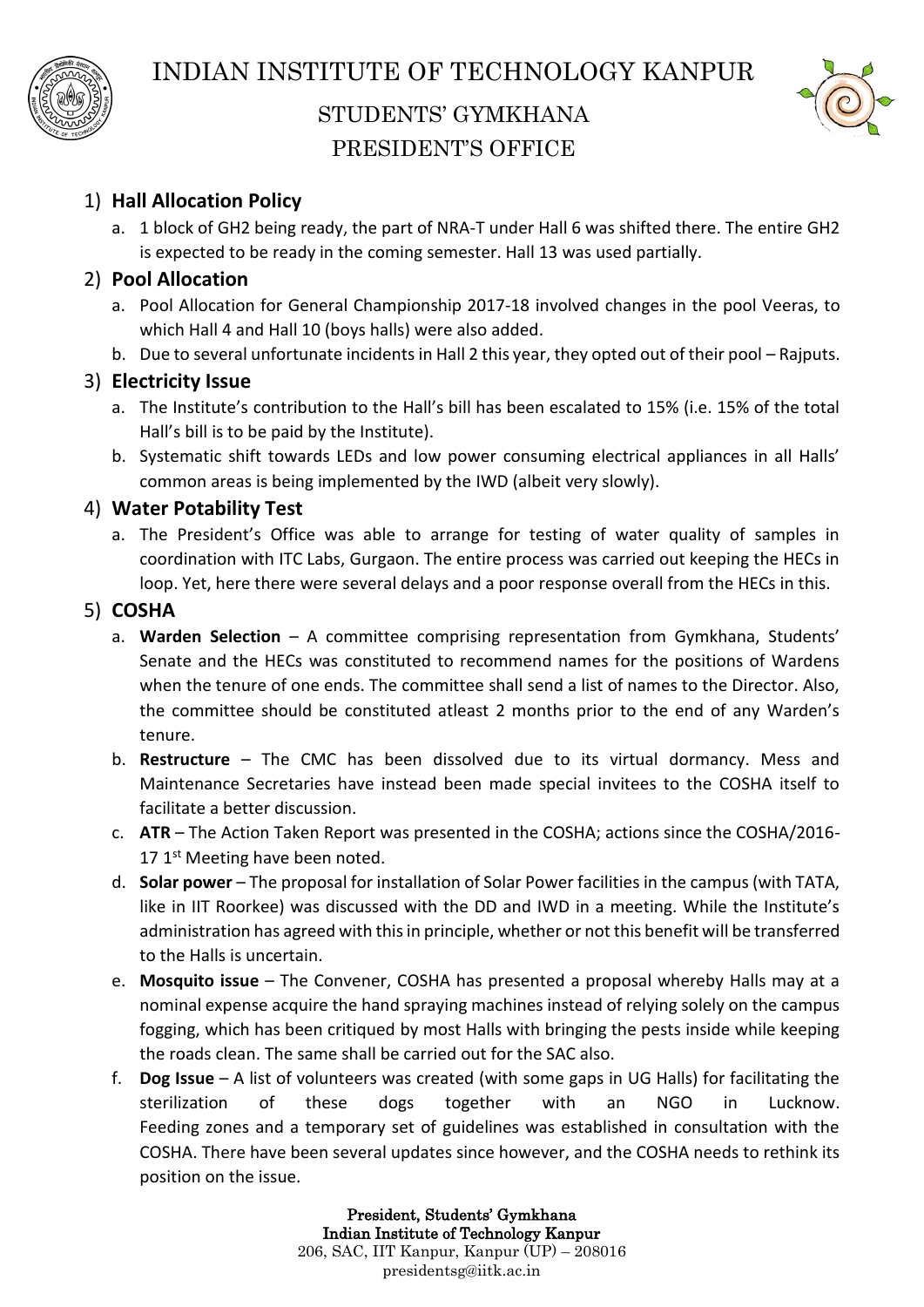



# **Festivals**

- The Gymkhana budget to the festivals was distributed in the ration 4:3:2 to Udghosh, Antaragni and Techkriti respectively.
- No festival went through with the Open Fest model, due to several issues faced in the past. It is recommended that the same be continued in the coming years also.
- The Antaragni team this year conducted a pre-fest technical workshop that clashed with one of Techkriti. It was agreed in the COFA (Joint) by both festivals that such a clash should never happen in future. This agreement is binding on all future teams, unless deemed otherwise by the Senate. Further, all festivals are advised to stick to their domains in terms of workshops, events and competitions. The Professional Shows are not included in this.

**NOTE:** The document between Antaragni and Techkriti (as in minutes of the 1<sup>st</sup> COFA (Joint)) has bot yet been signed. In light of this, I request the Senate to consider this report as the document for the agreement instead (terms as in the point above and minutes of the COFA (Joint) at [http://students.iitk.ac.in/ss/home/wp-content/uploads/Minutes-1st-](http://students.iitk.ac.in/ss/home/wp-content/uploads/Minutes-1st-COFAJoint.pdf)[COFAJoint.pdf\)](http://students.iitk.ac.in/ss/home/wp-content/uploads/Minutes-1st-COFAJoint.pdf).

- Reforms towards STF appointments in festivals were discussed in the  $6<sup>th</sup>$  Meeting of the Senate (minutes not confirmed, so they have been left out).
- 1) **Udghosh** was conducted from 12<sup>th</sup> to 15<sup>th</sup> October 2017.
- 2) **Antaragni** was organized between 26<sup>th</sup> and 29<sup>th</sup> October 2017.
	- a. The festival saw a record marketing budget of Rs. 1 Cr, a huge increase from last year.
	- b. After sometime, the festival this year is in a surplus by a significant amount.
- 3) **Techkriti** was organized between 15 and 18th March 2018.
	- a. There were major issues of security and management on the  $2^{nd}$  day at the OAT. The matter has been discussed in the Senate and the subsequent steps decided to avoid such an event ever again must be taken seriously.

# **Institute Events**

- 1) **Yearbook**
	- a. The Yearbook saw a huge participation of around 750 Y13 students booking copies.
- 2) **Nostalgia**
	- a. *Bon Voyage* was organized in 2 parts this year the **Batch T-shirt** & the **Cultural evening**.
	- b. For the 1st time ever in IITK, a **Prom Night** was organized with an open dance floor, indoor DJ and photography for the graduating batch students.
	- c. The **Batch T-shirt** saw a very enthusiastic response, with over 400 requests from the graduating batch alone. It was subsequently made available for the rest of the campus also.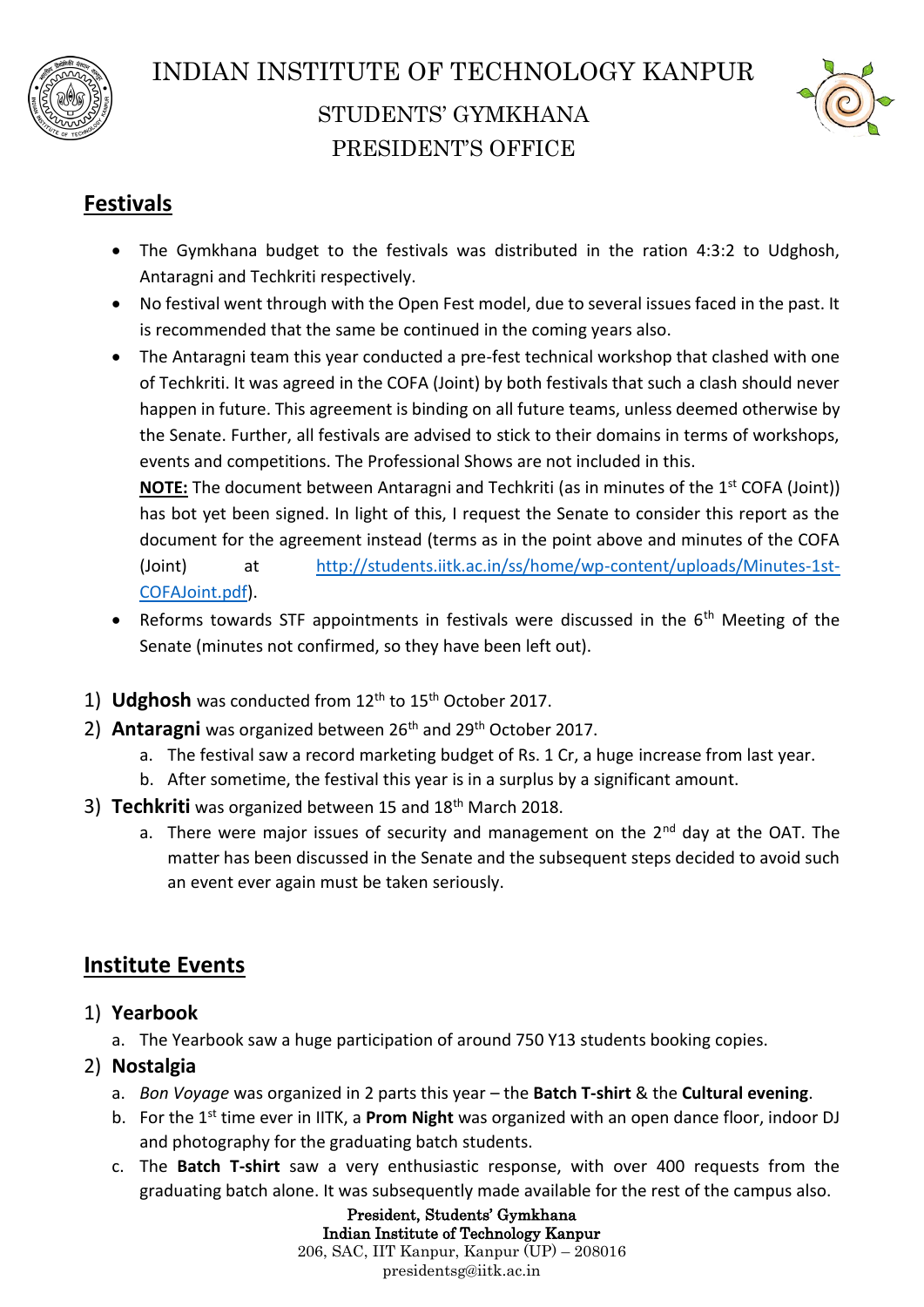



d. **Giving Back** – The Classroom Gift program this year allowed graduating students to make direct contributions to Gymkhana bodies. Also this year, the donation form was revamped and floated through the DoRA office. Both however, saw a less than enthusiastic response.

#### 3) **Convocation**

- a. The 50<sup>th</sup> Convocation was successfully organized on  $15<sup>th</sup>$  and  $16<sup>th</sup>$  June 2017, with students dressed in the *specially designed Indian attire*.
- b. The (Acting) President with a team student volunteers were instrumental in arranging the hospitality of the guests and an interaction session with the students.

#### 4) **Independence Day**

a. The Independence Day saw brilliant performances by the Dramatics Club and the Music Club.

#### 5) **Foundation Day**

a. The Institute celebrated the Foundation Day on  $2^{nd}$  November 2017. The cycle pool facility was launched on a trial basis with Ola Pedal on this day. Distinguished Alumni Award(s) were presented on this day in a grand ceremony.

#### 6) **Intl Yoga Day**

a. International Yoga day celebration was held on June  $21<sup>st</sup>$  2017. A common yoga protocol in the main stadium followed by Relaxation Meditation workshop in L1. The event saw huge participation from the campus community.

#### 7) **Young India event of MHRD**

a. The Media and Culture Council organized "Yeh India ka time hai", wherein a *Manthan* on the topic of Indian youth, and a Hindi Rock show was conducted in the OAT.

## **Awards**

#### **1) Distinguished Teacher Award**

a. The award was conferred upon Prof. Surender Baswana, Prof. Anish Upadhyaya in the Teacher's Day Function.

#### **2) S.K. Dubey Memorial Award**

a. The award was conferred upon Mr. Vikas Kumar, an IITK alumnus for his service to the community as an IPS officer in Rajasthan, during the Institute Foundation Day function.

# **Gymkhana Initiatives**

#### 1) **President's Office**

a. The General Affairs Council was restructured into the President's Office.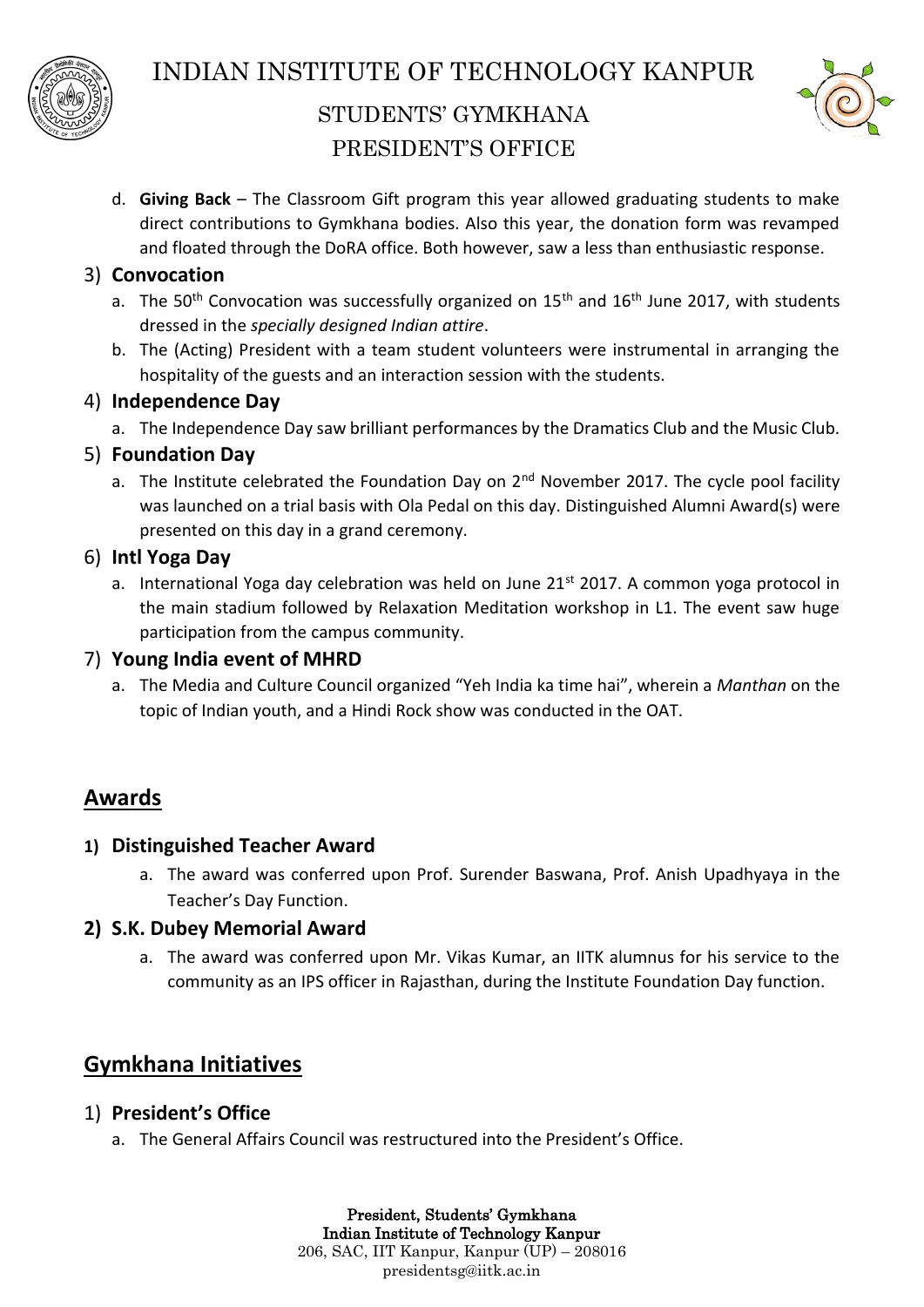



b. An additional Junior Executive Team (JET) was added. The JET was instrumental in the conduction of several Institute events like the Convocation, Prom Night, Prepleaf workshops etc.

#### 2) **ARC restructuring**

a. The Academics and Research Cell was restructured to better organize its functions and distribute responsibility through the interim report of the GRC.

#### 3) **New Cells, Hobby Groups**

a. The Election Commission and Vox Populi were each made into a new Cell to allow for them to function and grow independently through the interim report of the GRC.

#### 4) **Marketing guidelines for Sponsorship**

a. A guideline of policies and the implementation mechanism for acquiring Gymkhana sponsorship was presented in and accepted by the Senate.

#### **New Initiatives on campus**

#### 1) **Placement Preparation Training**

The President's Office, with Prepleaf, organized *2 resume making workshops* (1 for internship students during the summer vacations, 1 for placement students), and a *9 day series of technical workshops* (during mid-sem recess) providing a basic level of preparation in areas that are often left unexplored in our curriculum like finance, group discussions, etc. Few more workshops and sessions are planned in the coming semester.

These functions from the next year (given the tender initiated by the SPO) are to be taken up by the CDC, together with the SPO and Gymkhana.

#### 2) **Tips from the Top**

*Tips from the Top* was revived this year with the presence of 4 of our recent alumni working in fields of Banking, Consulting and Electronics R&D by the Outreach Cell. The session saw a great participation from the younger students in the campus. Additionally, an interactive session with the alumni of the **Batch of 68** was organized by the Outreach Cell.

It is recommended that such sessions would be more productive for those sitting in placements and internships at the start of the odd semester (week long sessions with Career Awareness talks, Resume-making workshops and Preparation Guidance sessions). This should be separate from the preparation activities being organized by the SPO.

## 3) **Student Research Convention**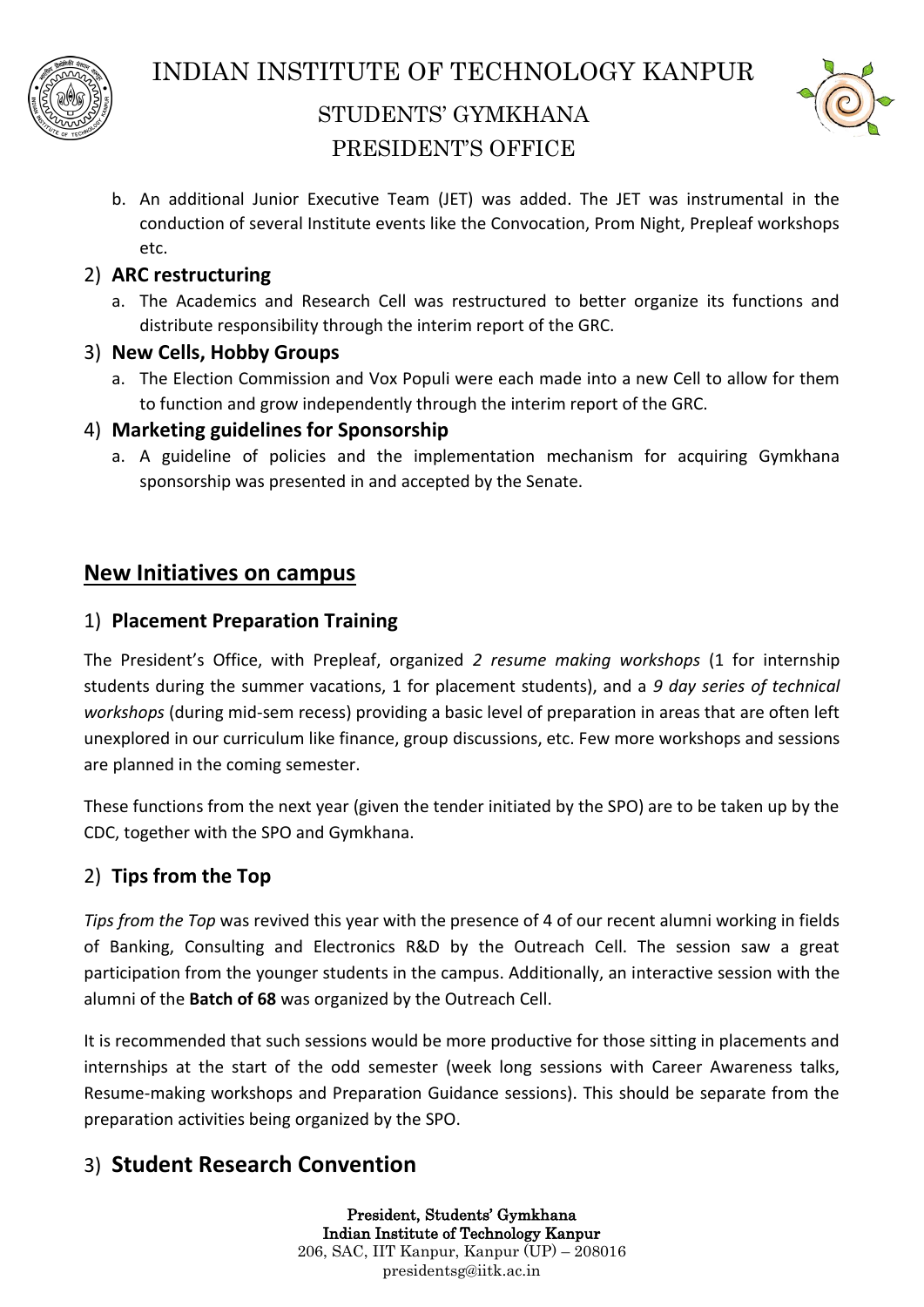



2 years after its ideation, the Students' Gymkhana has finally successfully executed the idea of a research convention through the ARC's active efforts. The convention saw participation from both IITK and outside, and was very well received by the faculty community at large. Interactions between related domain researchers, UG-PG students and students and faculty are the strongest achievements of the SRC and the Senate must look to it as a bridge to cross the river of skepticism that has grown between students and faculty.

# **PAN-IIT Initiatives**

#### 1) **IIT SPAN**

#### **1 st Meeting:**

IIT Kanpur this year hosted the 2017-18/1<sup>st</sup> Meeting of the IIT SPAN  $-$  a body comprising the major student representatives of all IITs. Among the major agendas were:

- a. 2<sup>nd</sup> Inter IIT Cultural Meet The rules, events and logistics of the Meet were discussed.
- b. **Student Research Convention (SRC)** The proposal of the SRC being planned this year with the activities planned and dignitaries confirmed were presented to the body. Several IITs have confirmed their active participation in the event.
- c. **Collaborative initiatives across IITs** Several collaboration areas from the social to technoentrepreneurial, were discussed.

#### **2 nd Meeting:**

IIT Roorkee hosted the 2017-18/2<sup>nd</sup> Meeting of the IIT SPAN. Representatives from IITK proposed the following major agendas:

- a. **Overall Inter IIT General Championship** The proposal is to have a combined GC taking the points of all 3 Inter IITs – Sports, Tech and Cult into account. This was aimed also at securing more focus on the Tech and Cult activities in IITs and establish their standards as has happened with the Sports Meet. The same shall be taken up with the IIT Council.
- b. **Structure of the IIT SPAN** Several changes to the structure of the sub-committees of the SPAN and their functioning were proposed. The IIT-SPAN is to be renamed the Inter IIT Students' Council, on the lines of the IIT Council (which has all the Directors).
- c. **Students' Rights document for all IITs** A document enlisting the basic rights of all students and their duties as students of institutes of national importance was proposed.

## 2) **2 nd Inter IIT Cultural Meet**

IIT Kanpur hosted the  $2^{nd}$  Inter IIT Cultural Meet from  $28^{th}$ -30<sup>th</sup> December 2017.

#### 3) **IIT SPAN Resolution**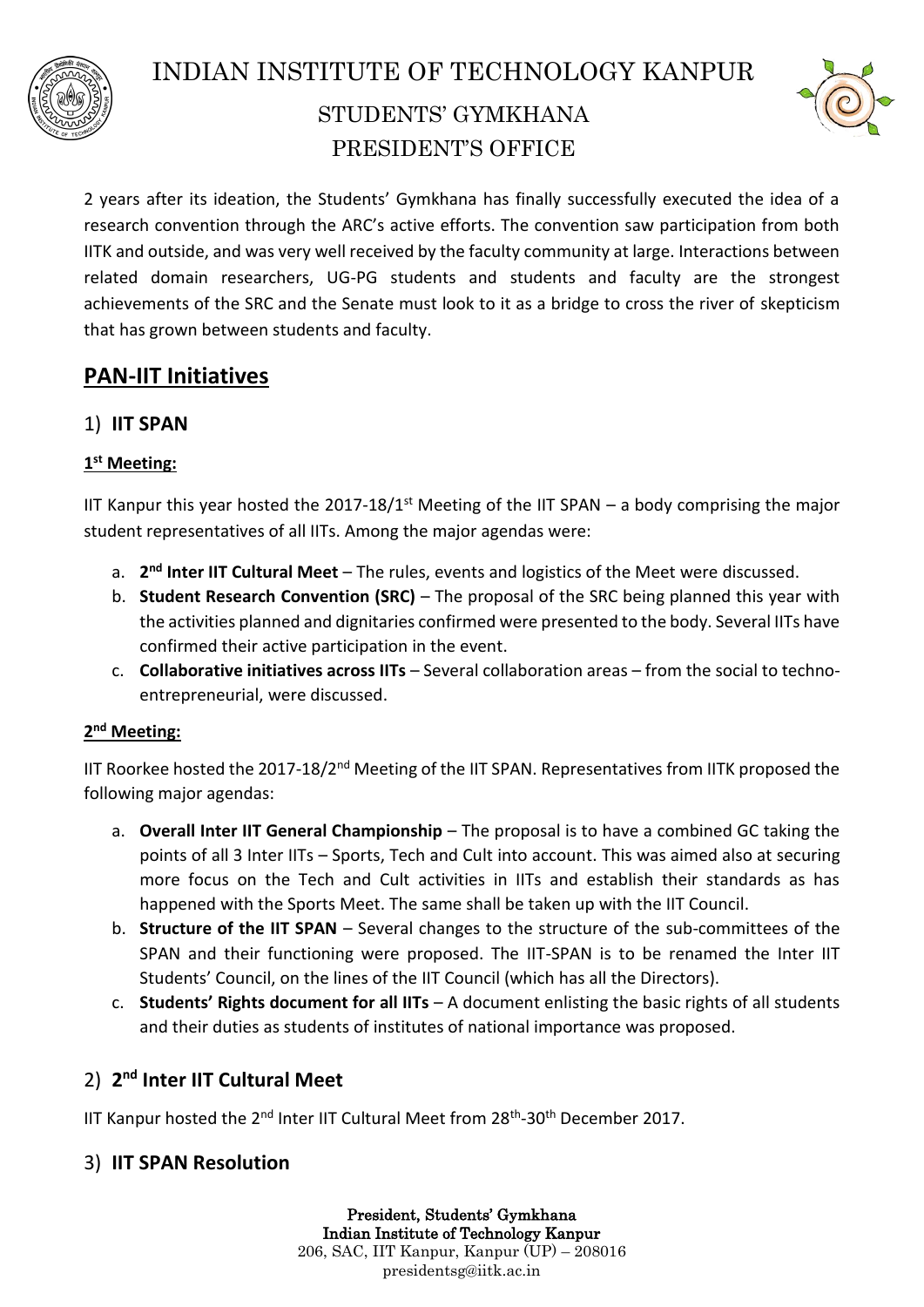



In light of recent violence in the IIT(BHU) campus, IITK proposed a resolution that was unanimously adopted by the IIT SPAN condemning such acts and requesting the MHRD to speedily form an unbiased committee to ensure the safety and harmony of our peers from sister IITs.

# **Miscellaneous**

- 1) A feedback of Oreintation'16 was taken through the Senators of the Y16 batch. The same were summarized in a letter to the Head, CS for implementation this year. A session of the Students' Gymkhana was added in the PG Orientation.
- 2) A new and revised placement policy was discussed informally with the Chairman, SPO. Changes in the working of the SPO (internally) as well as a self-sustaining model for placement training from the next year has been discussed in detail.
- 3) A survey was carried out regarding courses being offered in the summers. Based on the responses received, a request for offering seven specific courses was sent to the Dean, Academic Affairs; 4 out of these courses were finally offered to the students.
- 4) A campaign under the name #ThatsIITK was run on social media for the JEE aspirants with large participation from the campus students. The future students' website was updated, articles for various departments were uploaded on the website to aid the aspirants. Additionally this year, *Career Awareness Sessions* were also organized across the country in Delhi, Kota and Hyderabad with the help of our alumni, to help students in making a more informed choice during the JEE seat allocation process.
- 5) Several meetings for the purchase of furniture and kitchen equipment for the new hostels were held. The tender was awarded based on the finances and the quality. However, due to recent changes (in GST, and the Institute's GFR), purchases from now on must be made from Govt. authorised e-vendors only, hence in some cases the processes need to be repeated.
- 6) Centralized Cycle auctioning was performed in 2 phases in the Hall 1 parking lot. Over 700 cycles were sold in the auctioning and an income of about ₹2.14 lacs has been generated for the Students' Gymkhana.
- 7) The Gymkhana Week was organized this year in all the UG Halls, and it received an enthusiastic response from the students.
- 8) Stalls for students sitting for interviews and requiring suits were set up in the New SAC in 2 phases. 2 vendors had set up stall in New SAC during the month of September and early October. Later, in coordination with the Hall 1 HEC, a stall was also set up inside the hostel.
- 9) Through several discussions and a letter to the Dean, Academic Affairs, a list of students affected by the clash between the end semester examination and the Common AdminssionTest'17 was identified and provisions for make-up examination for them was worked out.
- 10) An orientation session on **Drug awareness and General Safety** was organized for the 1st year UG students in coordination with the SAEC and the local district police authorities. The gathering was addressed by the SP, UP (West) on the dangers, both physical and legal, in consuming or aiding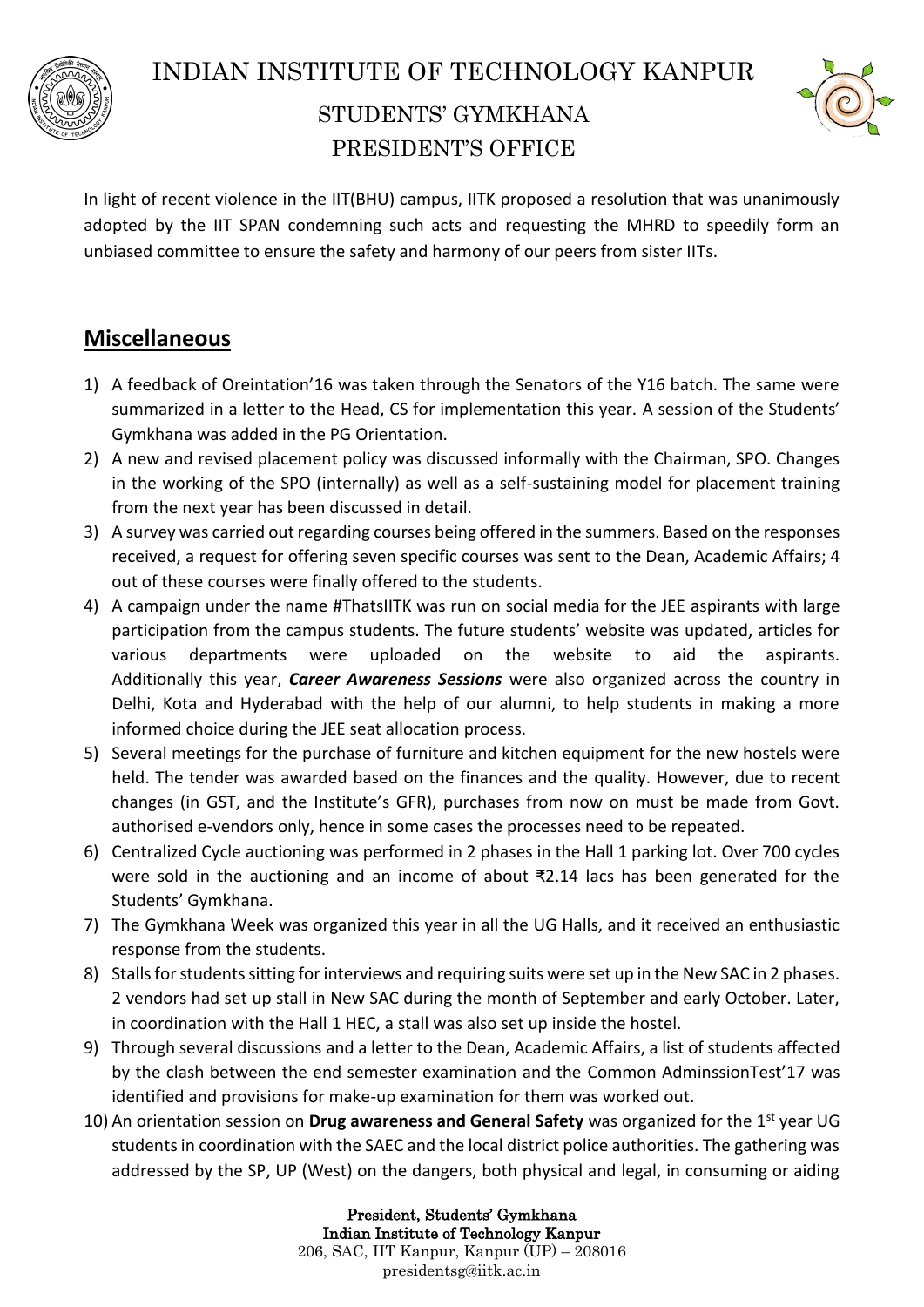



the usage of illicit drugs. Further, the students were briefed on the general safety measures, given the huge number of recent laptop theft cases.

## **Recommendations**

- 1) There is an urgent need to bring hostels and the Gymkhana closer together structurally. There are several small ways to do so, and the Senate must be proactive in securing a fair level of jurisdiction to the residents of Halls in matters of their own hostel. Some initiatives have already been started (Constitution, Warden Selection), and the Senate and COSHA must keep pushing in this regard.
- 2) The General Championship is crucial for both the students as well as the Councils of the Gymkhana. It has been a historic competition that has kept tradition and culture alive within all those who come and pass this institute. And it remains even today a thread that ties us with our alumni with alma mater. Given recent events, maintaining this culture is going to be the greatest test of the incoming Senate.
- 3) This institute at almost every step, functions on trust. Every activity is based on the trust that all parties are in the end willing to contribute towards the same goal. All our systems have been built as such. Off late however, this has especially not been the case in matters of student issues policy – and sometimes we have been at fault too. Realizing this, and bridging this gap through increased communication, both formally and informally is crucial to the appositeness of the Students' Gymkhana (atleast today, in the end we're still subordinate to the Academic Senate and the BOG).
- 4) The strength of the student community is its numbers. United we'll stand and divided we will fall. That connect however, needs to extend beyond the boundaries of this space and time of this campus. Outreach to the world outside – the media, the industry, peer institutions and especially our own alumni is going to be critical in deciding the future that the Students' Gymkhana will have – both inside the campus and for the world outside.
- 5) **Recommendations to Senators:**
	- a. The most pressing difficulty you'll face is the lack of information; lack of information as to what the general procedure is, why is there an issue, what exactly went wrong, why is an idea being pushed than another. In any such issue, no I request that Senators be bold enough to admit this, and ask for clarification. Else, the Senate will never really be able to make any valuable contribution, and will end up becoming *"just another body awarding approvals"* rather than the platform for discussion of student opinion that it started out with (and is needed to be today).
	- b. Knowing the electorate in whose name a Senator sits in the meeting is important. But doing something for them after this is more important. A Senator is a legislative